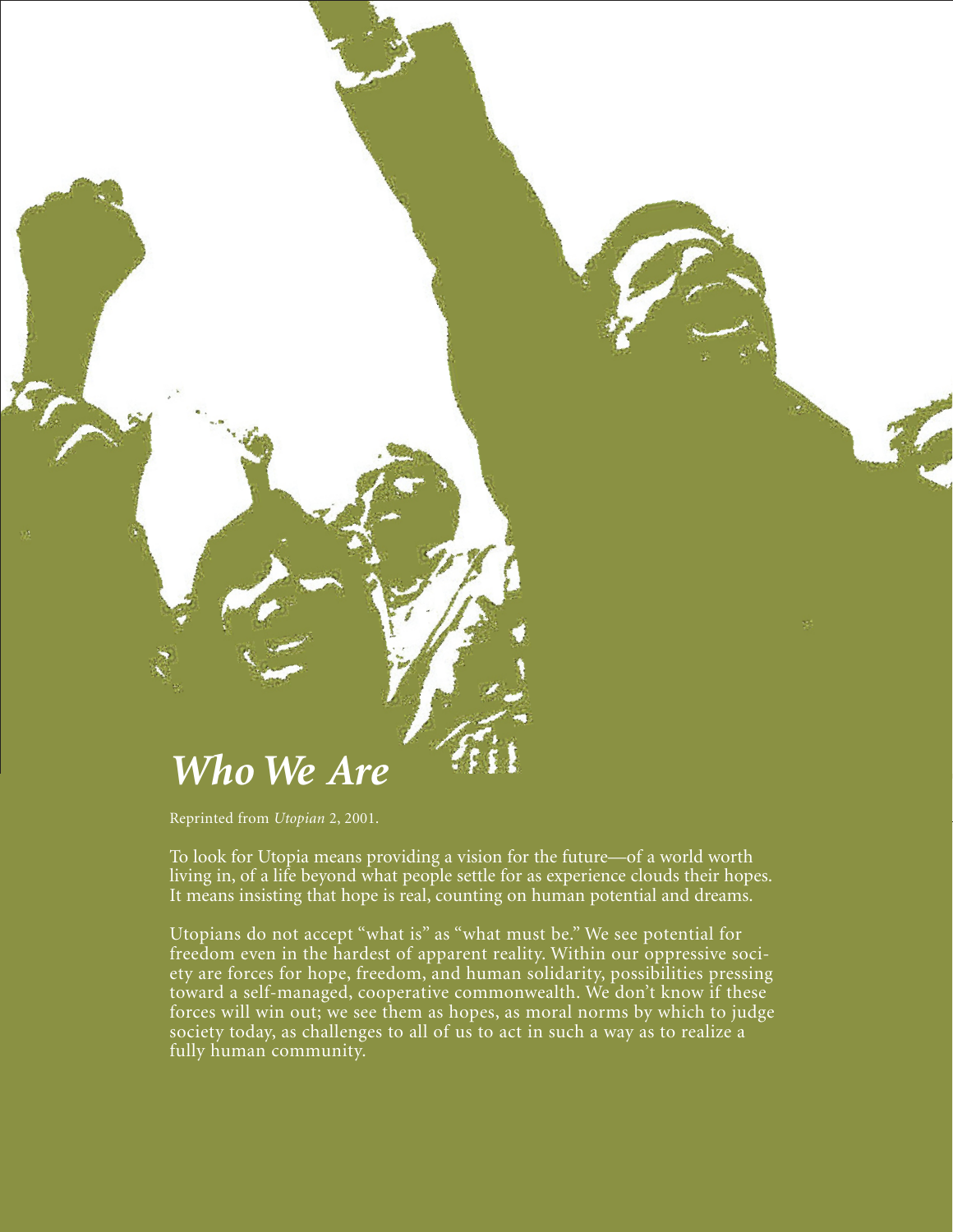We can describe some of these possibilities: worldwide opposition to the neocapitalist domination of the global economy; protests against dictatorship from Indonesia to China; movements for land and freedom in Mexico, Palestine, South Africa; cultural movements like the recovery of American Indian history, language, and economic power; a slow change in society toward acceptance of homosexuality and women's equality. The organized labor movements and the U.S. Black movement, have—we hope—new utopian phases ahead.

But beyond these specifics, we are talking about something familiar to everyone, but difficult to get a handle on. In small ways, every day, people live by cooperation, not competition. Filling in for a co-worker, caring for the old woman upstairs, helping out at AA meetings, donating for hurricane relief—people know how to live cooperatively on a small scale. What we don't know, and no one has found a blueprint for, is how to live cooperatively on a national, international scale—even on the scale of a mass political movement. Nobody has described how the society we want will look, or how to get to it, though we know what it will be—a society where people are free to be good.

One thing we are certain of is that this society is not, as Marxism claimed, inevitable. And a damned good thing, too, because if the new society is inevitable then those who are for it are free to shoot or imprison everyone who stands in the way of the bright future. That is the key to Marxism's development from

utopia to dictatorship, which everyone except Marxists is aware of. We believe, instead, that the society we want is an ideal. We believe people have to make ethical choices about whether to accept life as it is or struggle for a new society, and then about whether the society they are for will be democratic or authoritarian.

This is a good time to publish a journal dedicated to utopianism and revolutionary anarchism. The left is no longer in retreat. The mass movements of organized labor, the Black and Latino communities, organized feminism, and environmentalism are coming off the defensive, and are less disunited against conservative attacks. Within the narrower world of the organized left, anarchist and antiauthoritarians have greatly increased.

 Utopians still face formidable obstacles. The parties of reform—the Democrats in the U.S., the Social Democrats in Europe, Christian Democrats in Latin America, the old nationalist parties in Africa and Asia where they still exist—have abandoned the ideals of social reform and freedom from international capital. The collapse of the Soviet Union and China's evolution toward a capitalist economic system under a Communist political dictatorship have helped discredit Marxism's idealist image. Unfortunately, these developments have also discredited, for many, the very idea of changing society fundamentally. As never